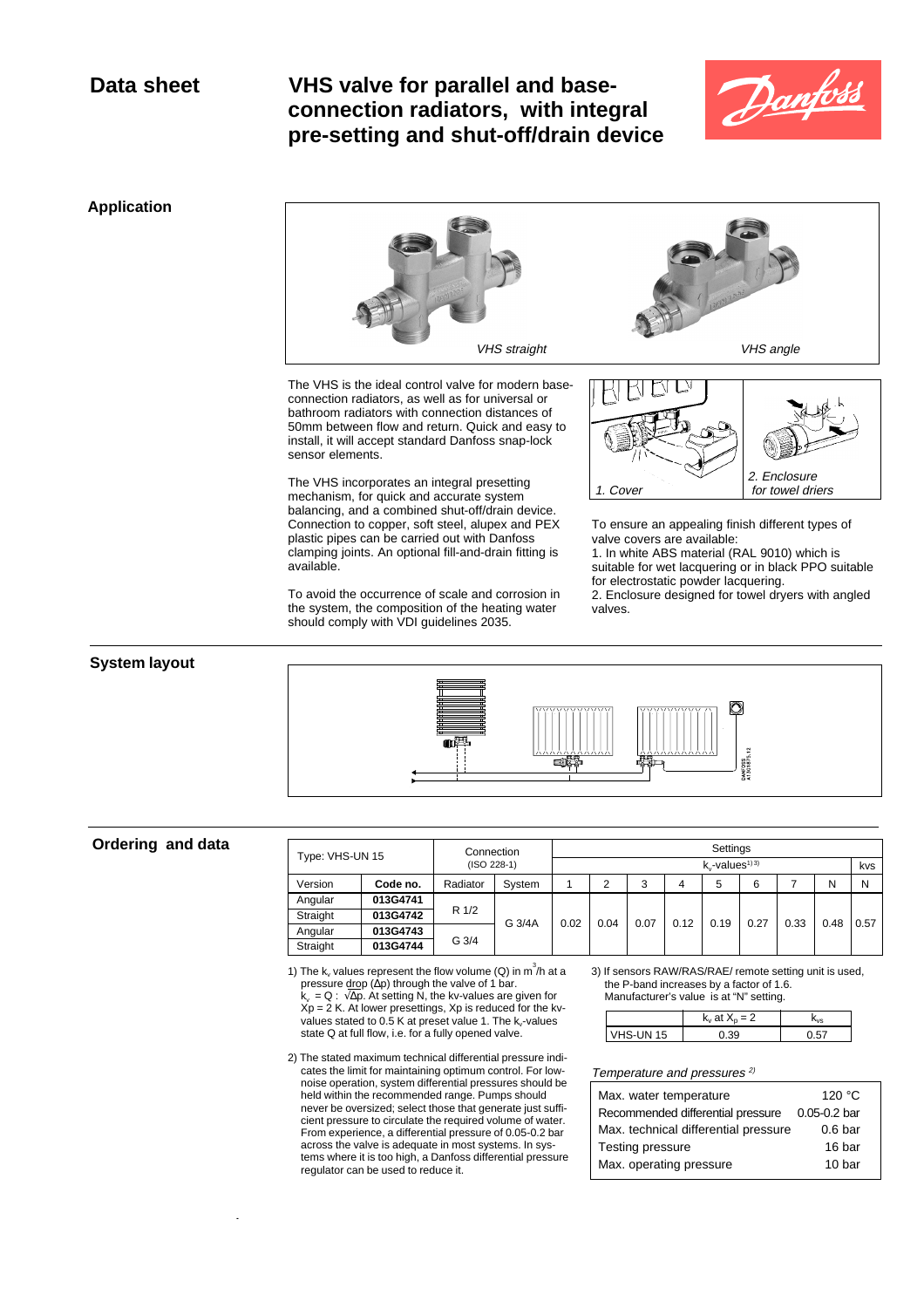Danfoss

**Data sheet VHS valve**

### **Accessories**

| Product         |                                                                                                                   | Code no. |
|-----------------|-------------------------------------------------------------------------------------------------------------------|----------|
|                 | Cover* for VHS valve for panel radiators, straight pattern<br>White RAL 9016, suitable for wet lacquering**       | 013G4774 |
|                 | Cover* for VHS avive for panel radiators, angle pattern<br>White RAL 9016, suitable for wet lacquering**          | 013G4775 |
|                 | Cover* for VHS valve for towel rail radiators, straight pattern<br>White RAL 9010, suitable for wet lacquering**  | 013G4672 |
|                 | Cover* for VHS valve for towel rail radiators, straight pattern<br>White RAL 9016, suitable for wet lacquering**  | 013G4674 |
|                 | Cover* for VHS valve for towel rail radiators, angle pattern<br>White RAL 9010, suitable for wet lacquering**     | 013G4671 |
|                 | Cover* for VHS valve for towel rail radiators, angle pattern<br>White RAL 9016, suitable for wet lacquering**     | 013G4673 |
|                 | Cover for VHS valve, straight pattern, chrome                                                                     | 013G4780 |
|                 | Cover for VHS valve, angle pattern, chrome                                                                        | 013G4779 |
|                 | Enclosure* for VHS valve for towel rail radiators, angle pattern<br>White RAL 9010, suitable for wet lacquering** | 013G4751 |
|                 | Enclosure* for VHS valve for towel rail radiators, angle pattern<br>White RAL 9016, suitable for wet lacquering** | 013G4755 |
|                 | Sealing cone incl. seal for valve radiator with 3/4" ext. thread (20 pcs.)                                        | 003L0294 |
| g               | Self-sealing connection nipple for valve radiator with G1/2 int. thread (20 pcs.)                                 | 003L0295 |
| $\overline{O}O$ | Double rosette (PVC) for pipe diameter $\varnothing$ 12-24 mm (min. distance 50 mm)                               | 192H0161 |
|                 | Manual handwheel for all RA type valves (valve diff. pressure max. 0.6 bar)                                       | 013G5002 |
|                 | Fill-and-drain fitting, not nickel-plated, with 3/4" ext. thread and hose nozzle                                  | 003L0152 |
|                 | Connection bracket for sensors without snap-lock connection (10 pcs.)                                             | 013G4925 |
|                 | Cover for VHS, nickel-plated                                                                                      | 003L0153 |

\* Requires a sensor with snap-lock.

\*\*Guidelines for lacquering are enclosed in the product carton.

VHS is suited for connection of copper, soft steel, PE-X plastic and aluminium alloys. Connection is made with the help of Danfoss clamping joints.

# **Pre-setting**



Danfoss pre-settable valve bodies incorporate easy setting adjustment collars with clearly engraved setting markers from **1** - **7** and **N**. Setting can be made quickly and precisely, without the need for tools, as follows:

- Remove protective cap or sensor element
- Lift setting collar
- Turn anti-clockwise to the desired engraved setting value. The setting mark always points directly to the radiator connection point.
- Allow setting collar to fall back to its original position

Preset levels can be selected in 0.5 increments between 1 and 7 (see chart on page 3 for flow rates). At setting **N** the valve is fully open (flushing option).

Settings in the hatched areas should be avoided. A secure method of fitting sensing elements protects against unauthorised tampering with the preset values.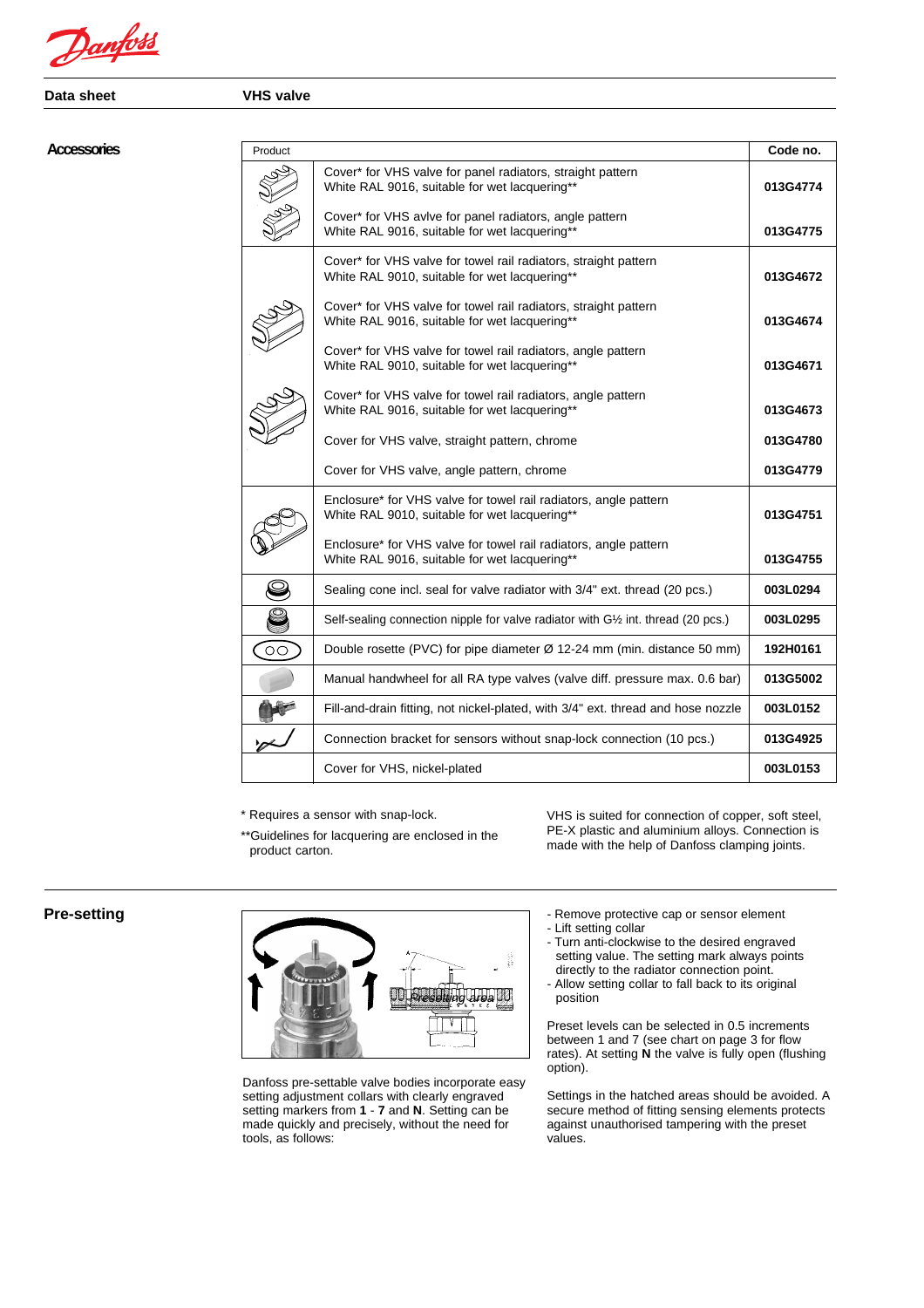**Data sheet VHS valve**

### **Capacity**



The capacity range of the VHS matches today's radiator performance figures.

The amount by which the room temperature changes during operation is termed the P-band of a valve. This change is necessary to move the valve from the closed position to that at which the required volume flow (depending on dimensions) is achieved.

With the excellent control performance of RA2000 and RAW sensing elements, the valve should be sized for a P-band between 0.5 and 2K to achieve optimum energy saving under 'small room' temperature change conditions.

Example of valve sizing

Heat requirement:  $Q = 0.7$  kW

Temperature spread: ∆T = 20 °C

Water volume through radiator:\n
$$
0.7
$$

$$
Q = \frac{0.7}{20 \times 1.16} = 0.03 \text{ m}^3/\text{h} = 30 \text{ litres/h}
$$

Pressure drop across the valve:  $\Delta p = 0.1$  bar = 1 mW Setting at valve: VHS-UN 15: 3.5

Alternatively, the setting can be read directly from the "Ordering and data" table:

$$
k_{v} = \frac{Q (m^{3}/h)}{\sqrt{\Delta p (bar)}}
$$

### **Draining the radiators**



**Please note: The static pressure must not exceed 10 bar**

### Shut-off and draining

If the sensor element is removed temporarily while the system is under pressure, it should be replaced by an appropriate handwheel – available from Danfoss - to ensure positive and safe shut-off.

To drain the radiator, first unscrew and remove the valve's metal cover. Then firmly shut off the return with an Allen key (see A).

Fix the drain fitting in position. Drain by turning the square headed drain screw to the left (see B). The rising flow pipe in the radiator can be drained also by loosening the inner hexagonal screw (see C).

The accompanying hose nozzle can be rotated freely.